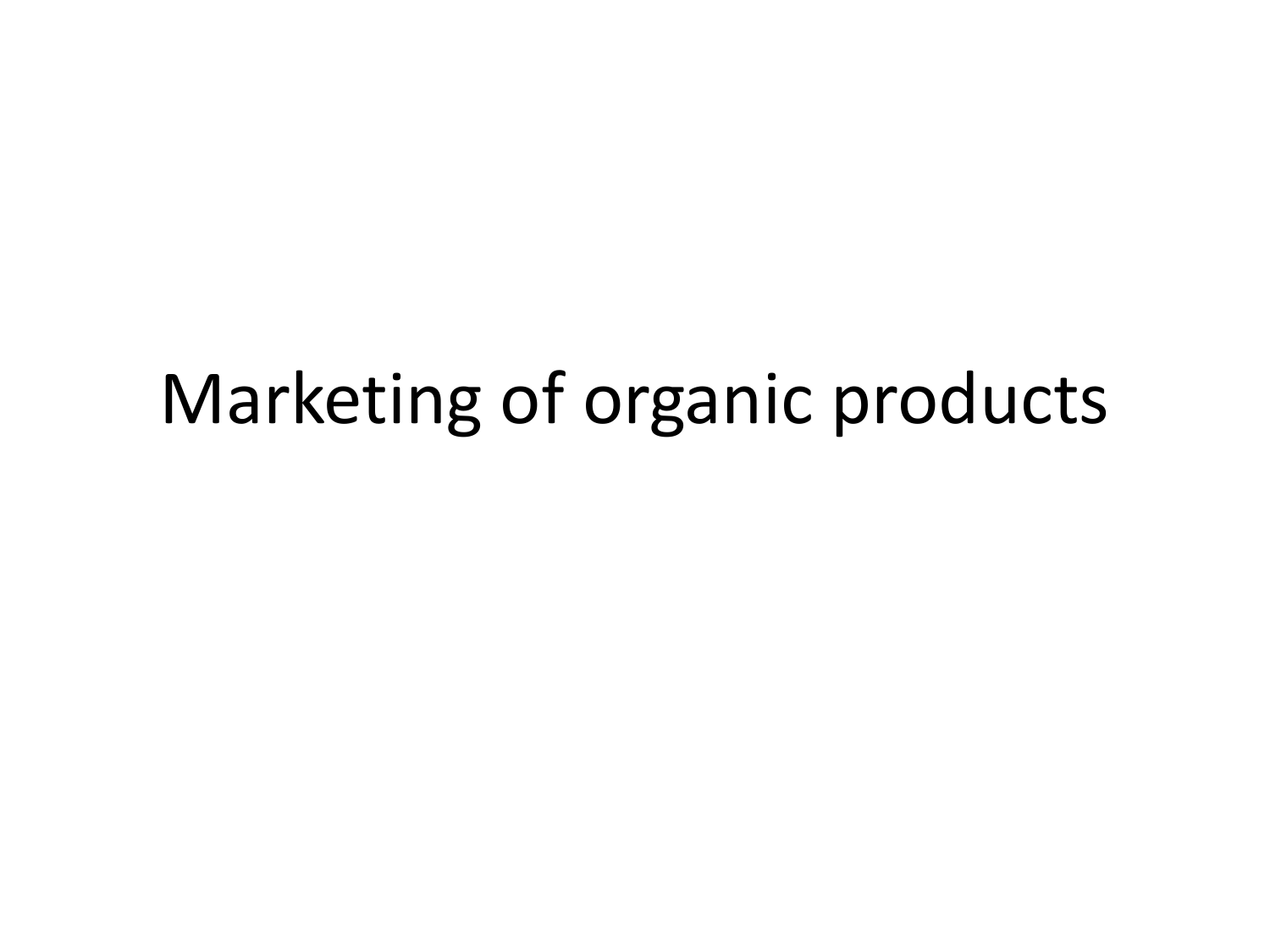## Purpose of marketing of organic products

- Providing quality food to the population
- Encouraging growing of organic foods
- Encouraging more growers to go organic
- Encouraging less use of chemicals in agriculture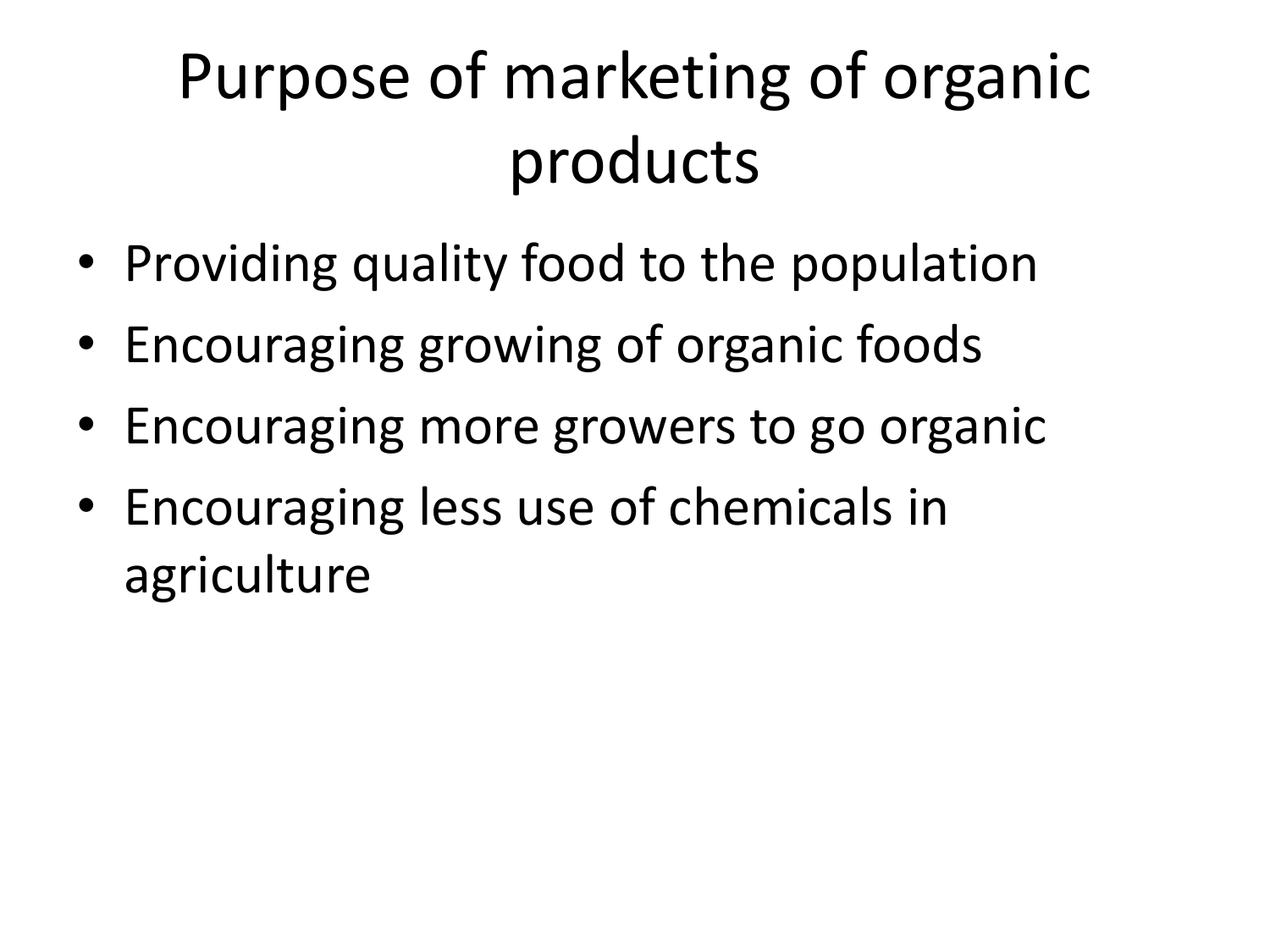### Challenges to marketing of organic products

- Consumer level:
	- Consumers lack information on organic products
	- Lack of consumer awareness. Therefore, much effort needed on consumer education
	- Organic products unable to compete to conventional products, as most consumers are unknown to organic products and their health benefit, just compare the prices
	- Constant communication to customers would be ideal, but is time consuming
	- Number of organic consumers is very small, and operators are competing on the same people.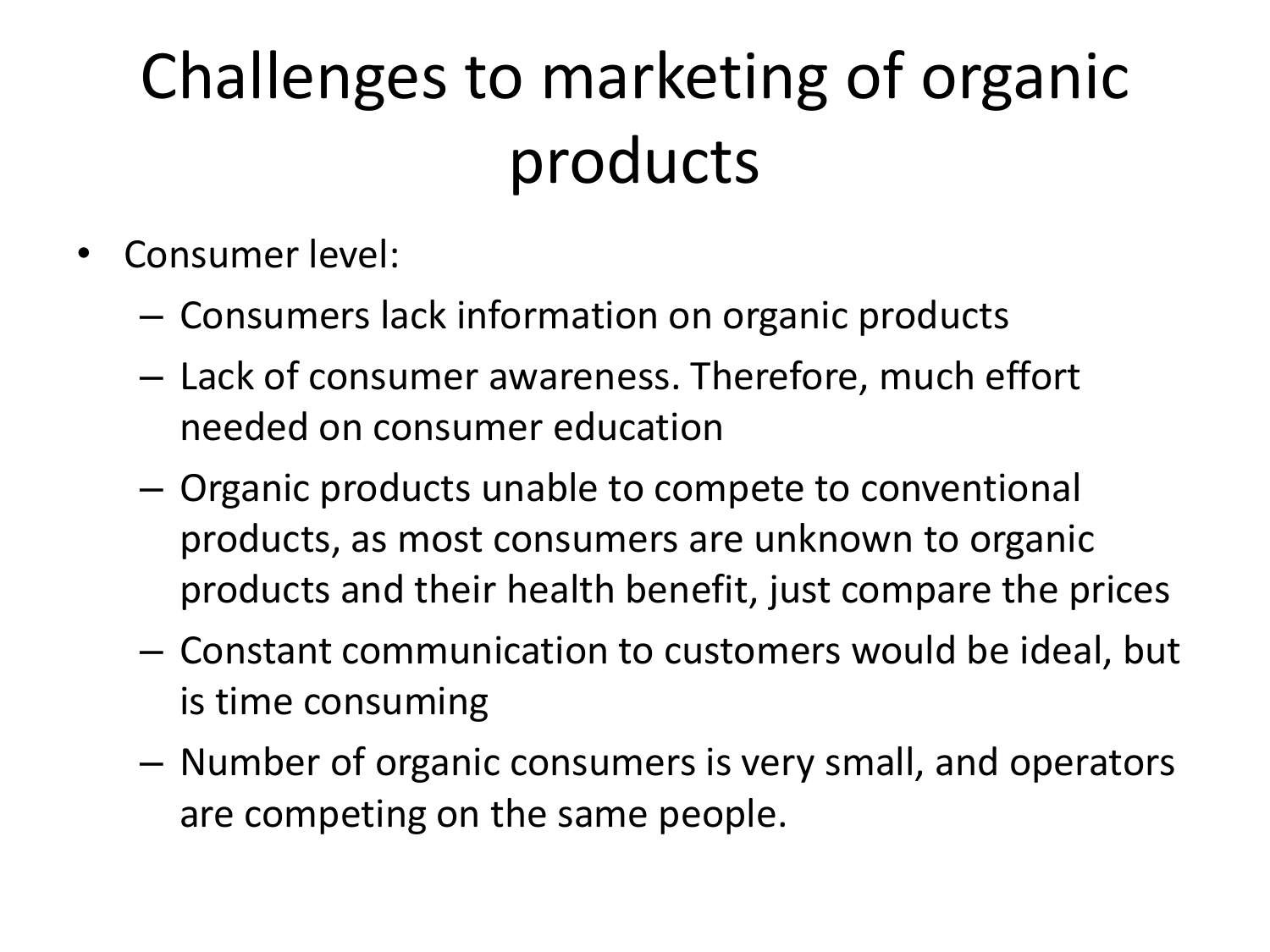- Market development:
	- Limited expertise in marketing
	- Supermarket challenging pricing, variety, global trends
	- organic suppliers being smaller than conventional ones, wholesalers tend to discontinue slow moving items – continuous disruptive supply
	- Influx 'pseudo-organic' and organic claims
- Product quality development:
	- Lack of confidence in organic farming on the part of the farmer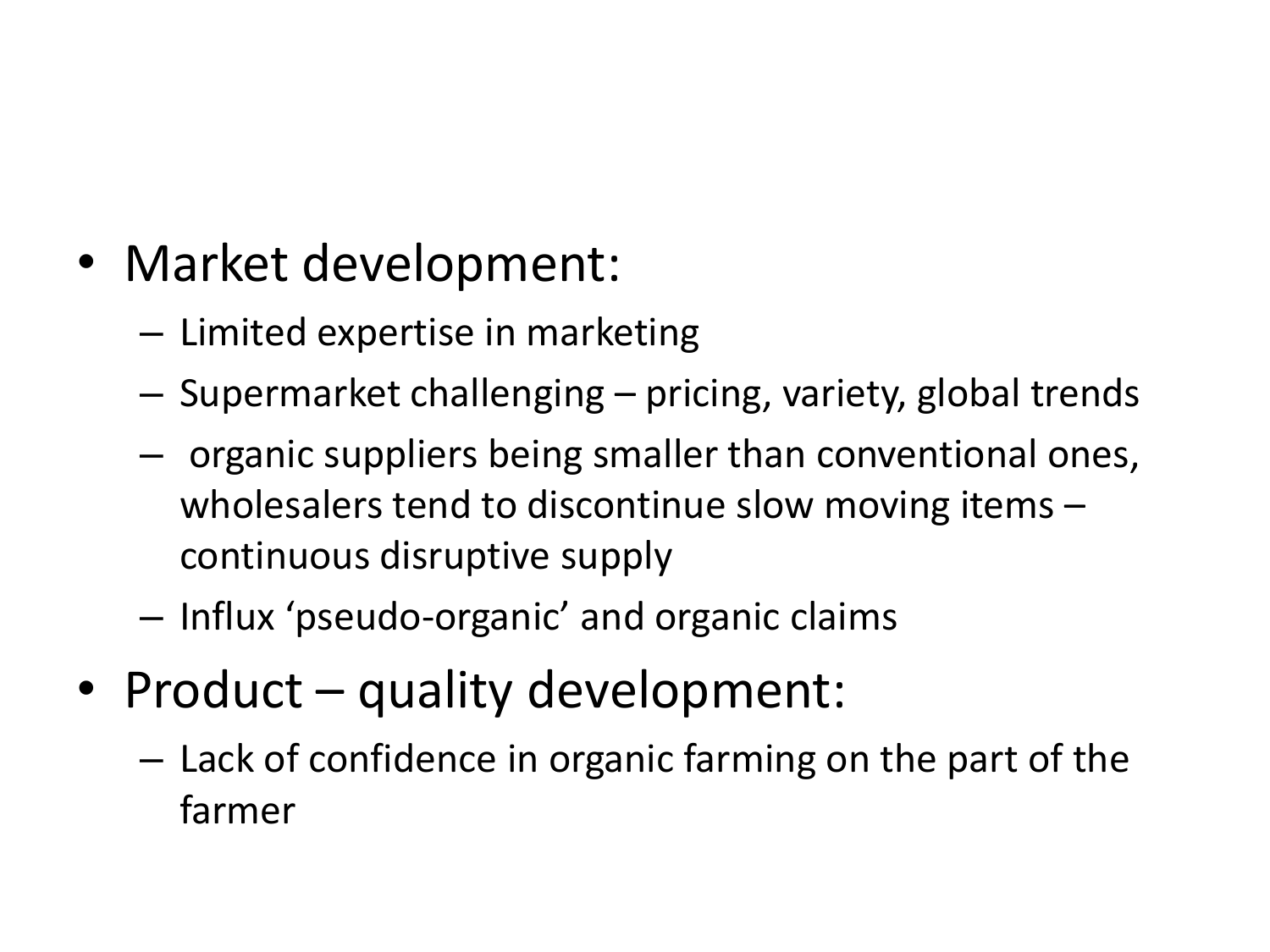For organizations involved in the wholesale, retail or operating home delivery systems, a basic flowchart is as follows:

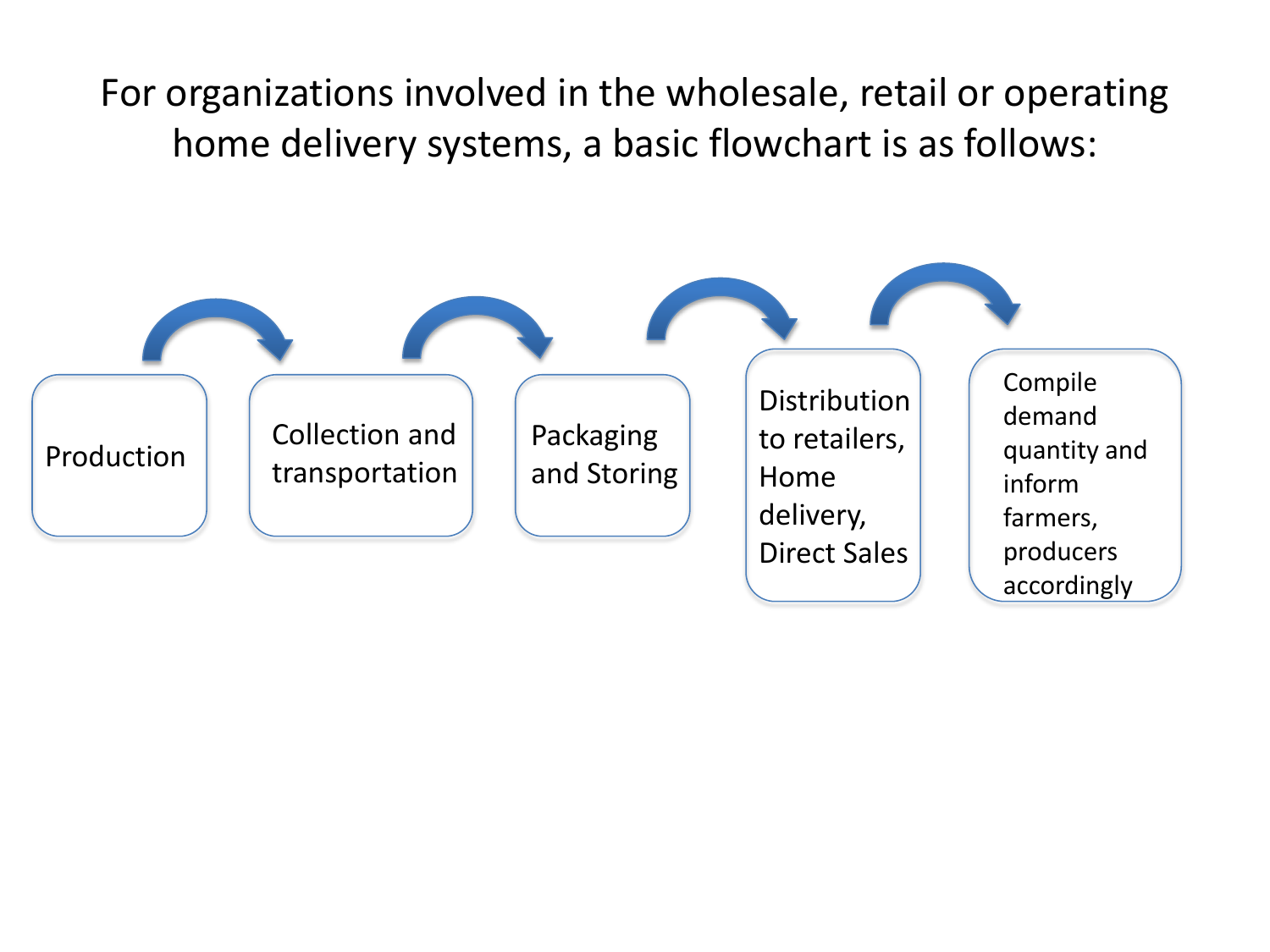# Set up considerations

- 1. Scope and Structure of the Operation
	- A local organic marketing initiative's set up and operating strategy should match its scope. The adopted choice will depend on the country, the location, nature and availability of the product range, scale of intended operation and prevailing market/sector conditions.
	- Establish direct contact with producers and reduce the intermediaries. Work with producers or set up own farm? (better control of quality, quantity, variety)
	- Decide on appropriate business set up. Build the initiative around one (or few) key products.
	- At start focus on organic or sell natural products as well.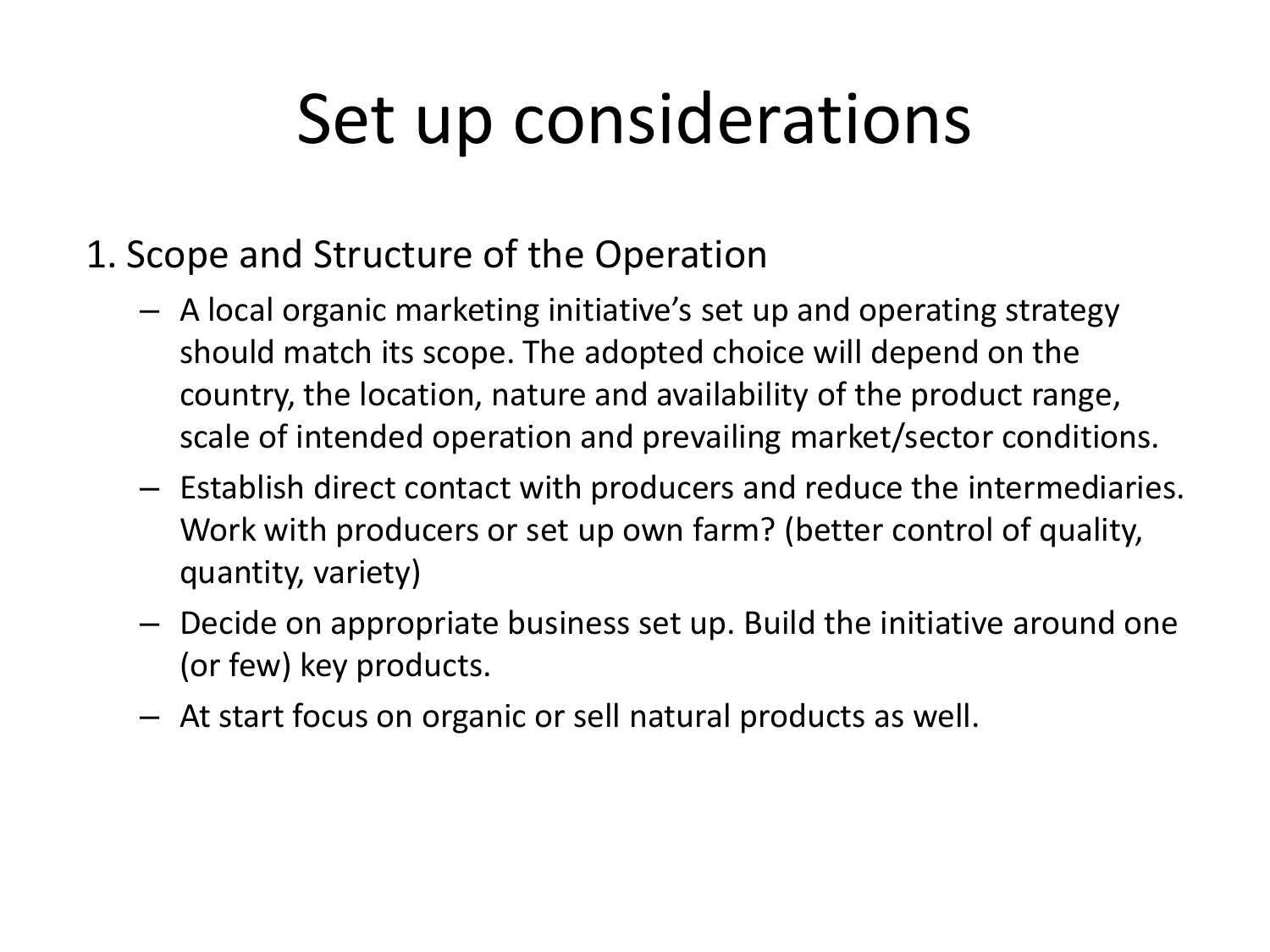# Set up considerations

### 2. Location

Criteria for the selection of a location mainly include accessibility for customers and the minimization of logistical bottlenecks in the delivery of the produce.

The location should ideally have the following characteristics:

- Accessible by private, commercial and public transportation
- Parking should be available
- Visible by passers-by
- Available year-round
- Close proximity to commercial or office areas will increase potential customers
- Sufficient space for current needs, as well as to allow for future expansion of the bazaar.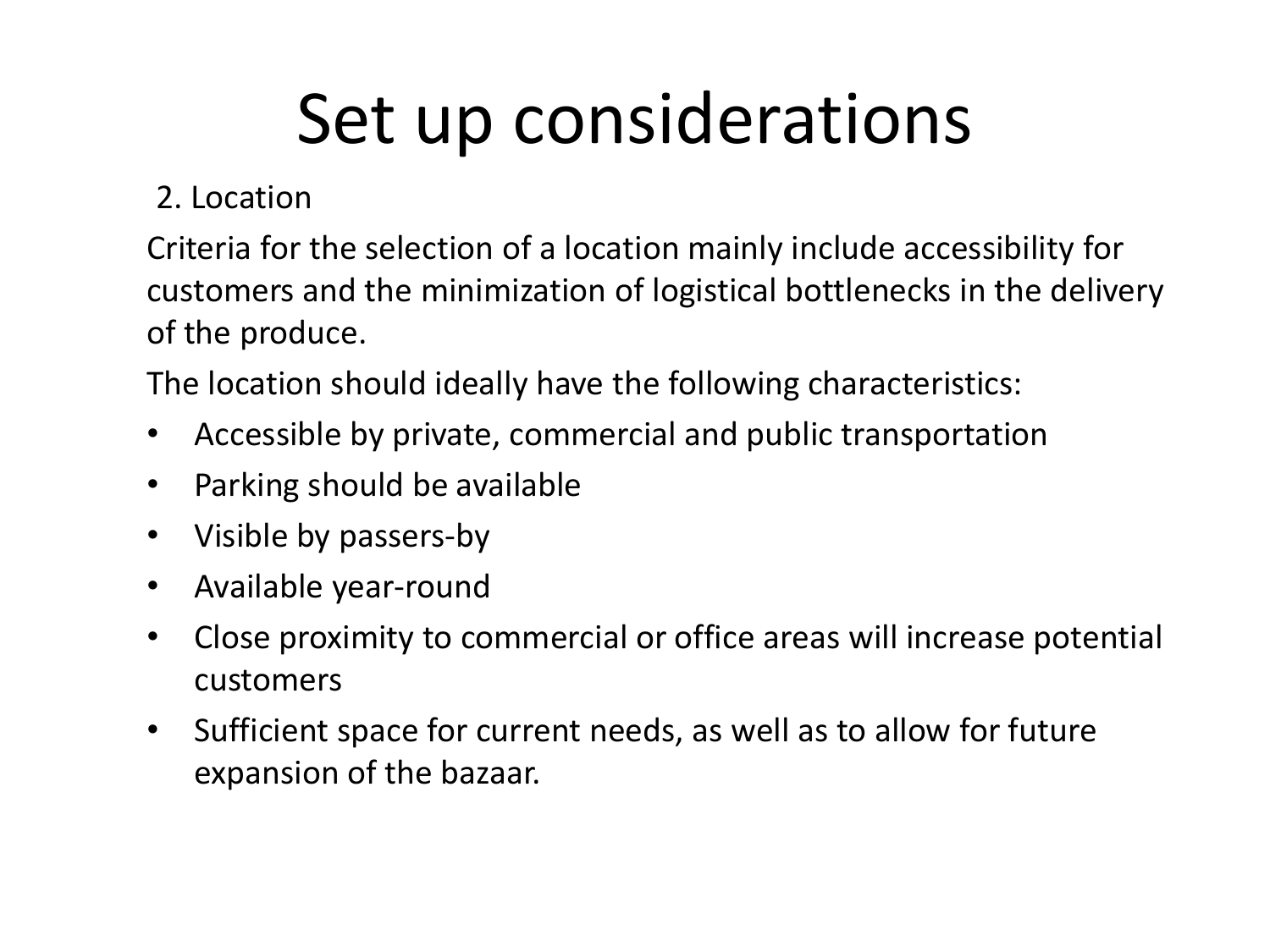### 3. Marketing Strategy

- Interpersonal contacts are important, also to get feedback on products. Work with grassroots (associations, community clubs, schools) for farm visits.
- Use interest of mass media to publish on new and trendy issues.
- Base marketing strategy on knowledge of culture and habits of consumers.
- Use (strong) logo for communicating the products and the company.
- Focus on both local and export market (export market as money generator for local market development).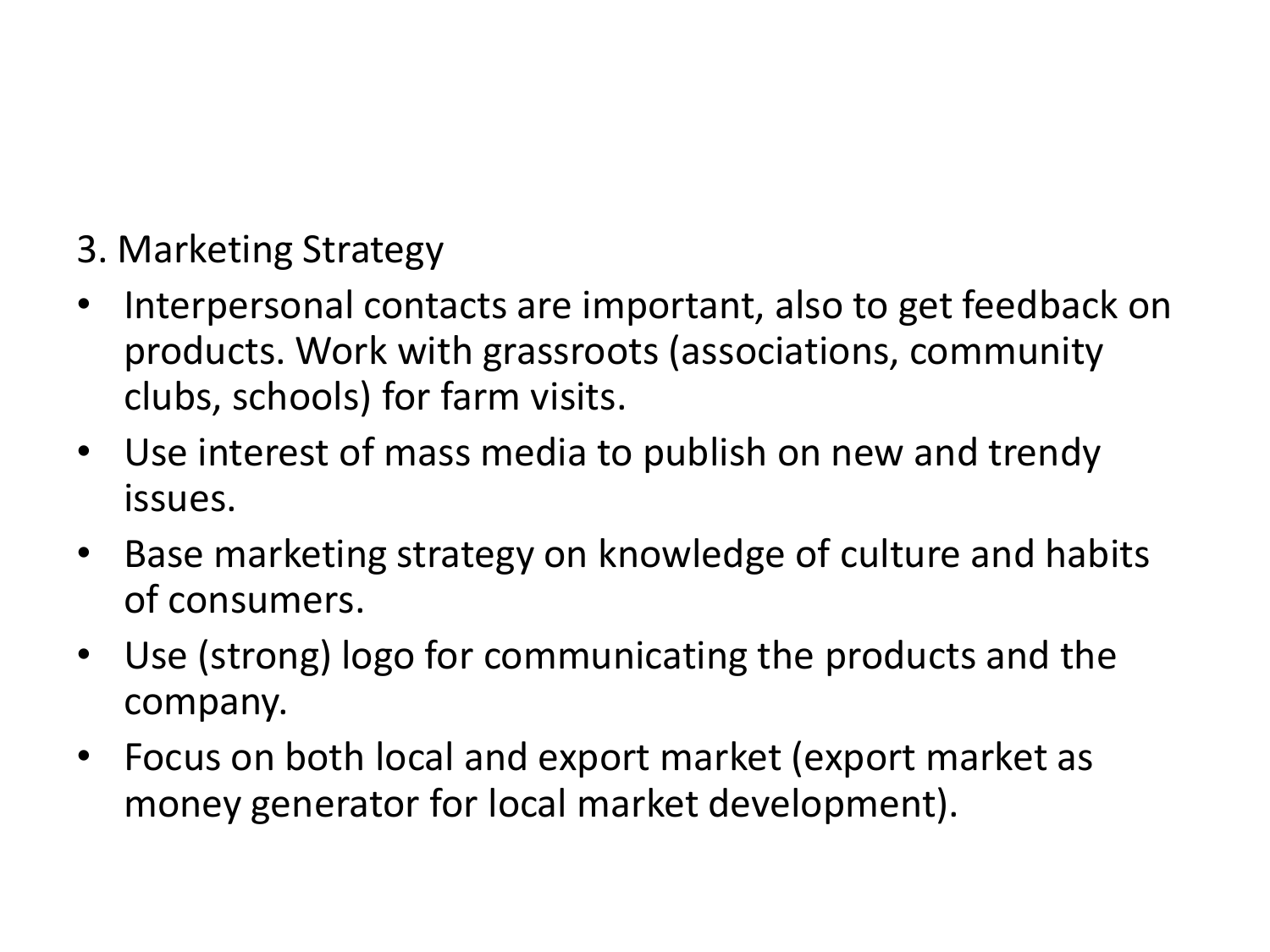# Marketing (Promotion) and Sales Management

- Be pro-active with certification (expensive but essential to build consumer trust)
- Good packaging with clear identity and labeling.
- Use the media (TV, Radio, Internet, newspaper, etc.) for publicity of organic food quality
- Product development (in maturing market consumers ask for more products)
- Strategy (benefits of organic agriculture and product benefits)
- Collaboration with other in organic sector for generic promotion activities.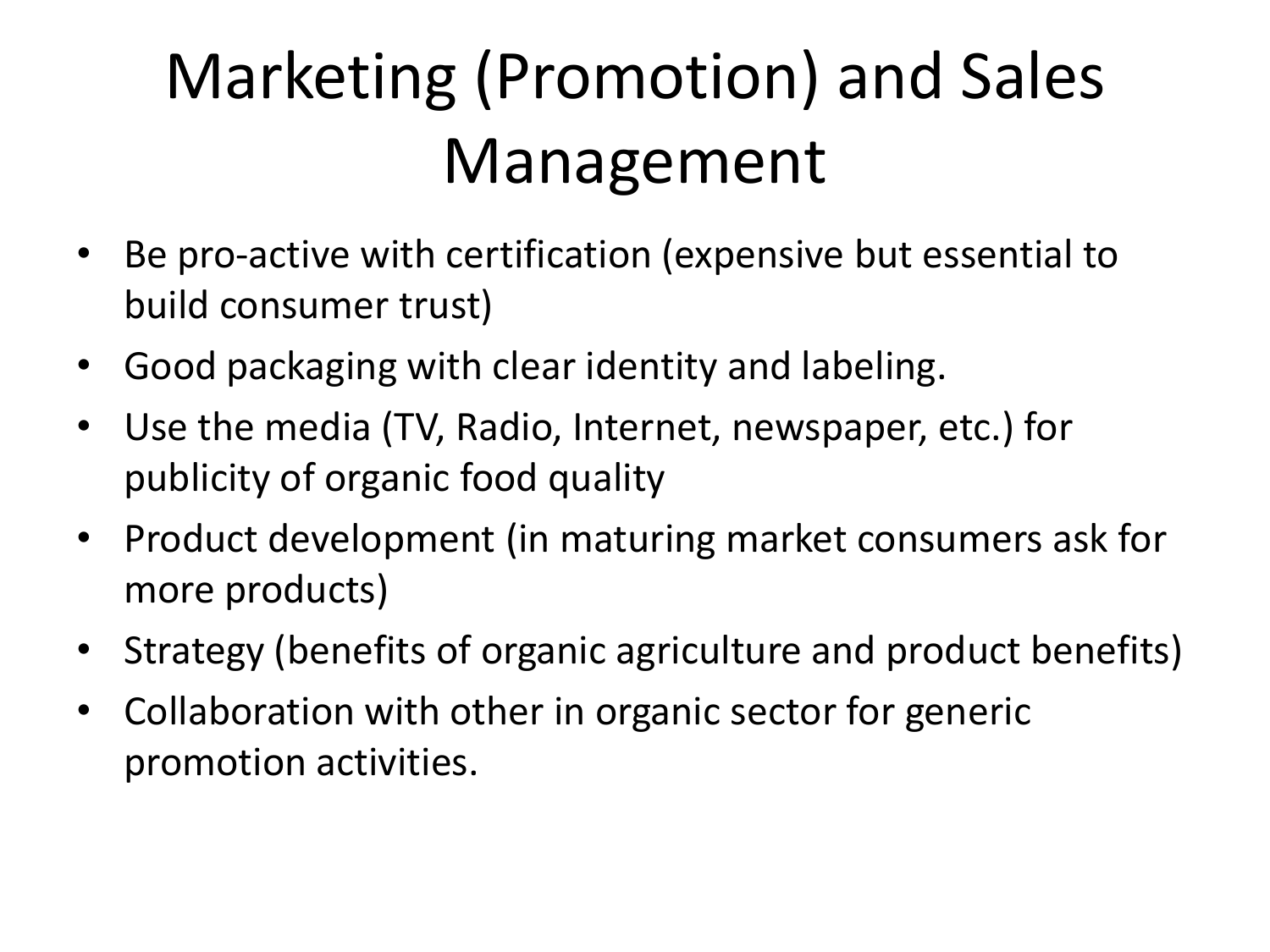### From niche to mainstream: An agenda for organic marketing

Price Policy

- Often a high price policy is desirable because a high price is closely associated with the image of the product and an indicator of quality.
- Price of the organic products about 20-30% higher than conventional products may increase the demand.

Education

- As supply expands and consumers become more price conscious, education becomes the key to expanding the consumer base.
- The mainstream consumer is often unaware of the problems and extra costs involved in organic production techniques. Nor do they fully recognize the various external benefits of organic agriculture and the intrinsic values of organic food.
- This requires a communication to present organic food as a "value for money" alternative, even with a premium.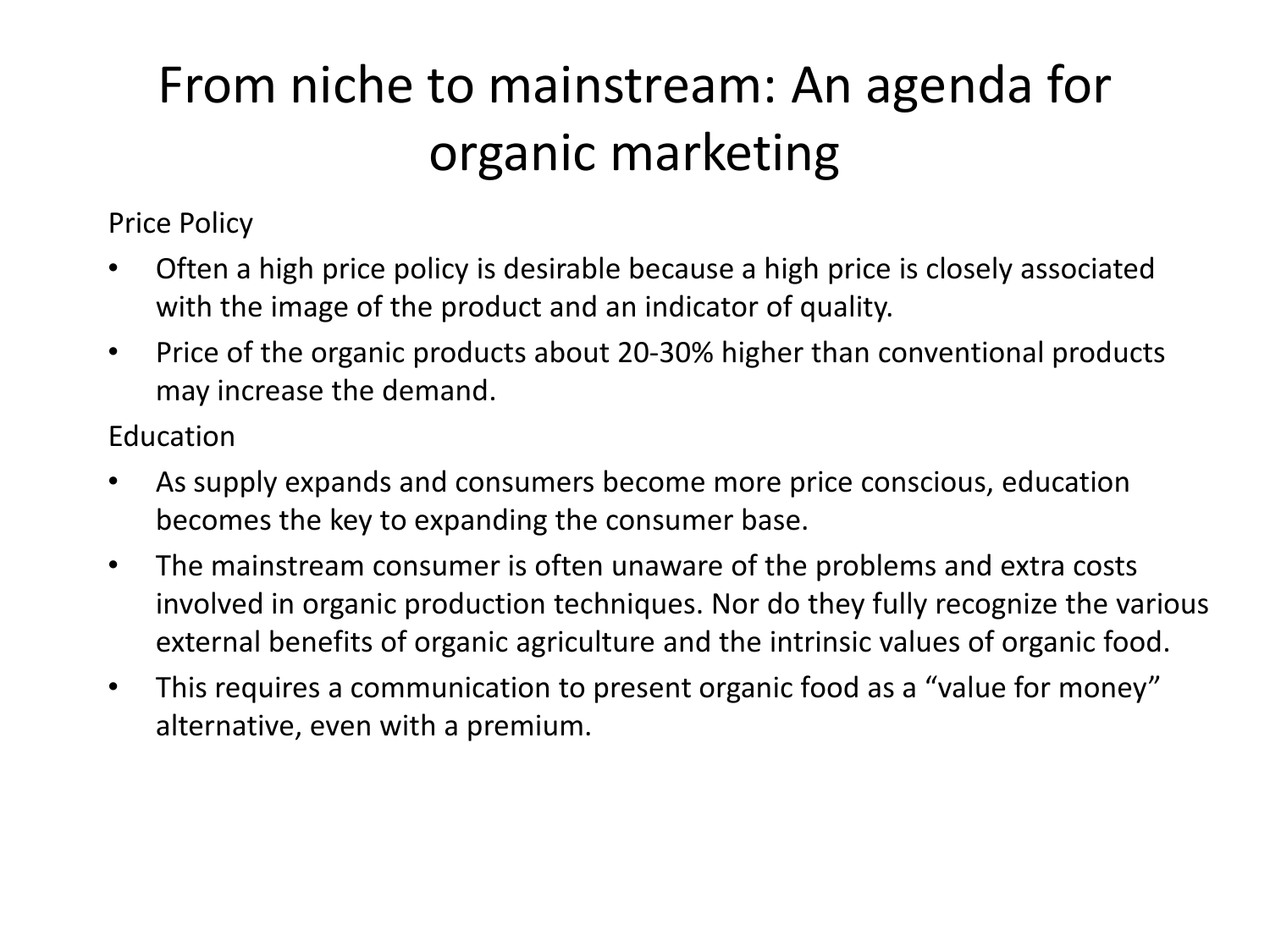# From niche to mainstream: An agenda for organic marketing

Forward contracting

- To increase supply, producers need to be confident about long-term future of the market. Forward contracting between producer and Processor/Industry is a way to do this.
- It demonstrates commitment and provides a secure market for the producer.

#### Cooperative Marketing

- Group marketing by producer cooperatives is a means of coordinating supply and overcoming problems of fragmentation and discontinuity of supply.
- By cooperation, producers are not only able to endure adequate and reliable supply, but also offer greater variety and strengthen their bargaining position.
- This is particularly important when supplying to the supermarkets.